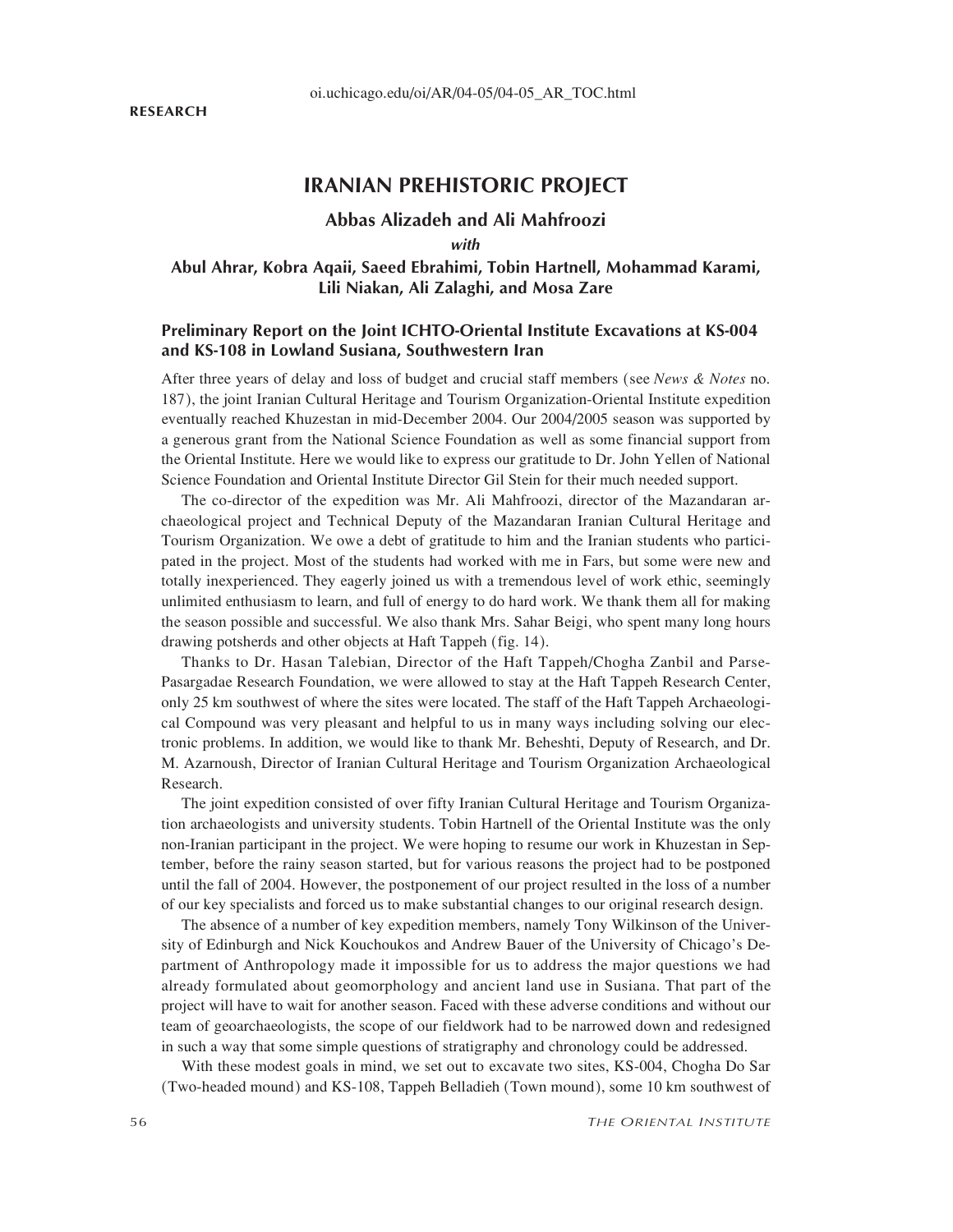Chogha Mish (KS-001). In addition to the materials from the sixth millennium B.C., these sites also have deposits that date to the crucial period (fifth and fourth millennia B.C.) prior to the formation of early states and the rise of urban centers in southwest Asia (fig. 1).

Because of the lengthy bureaucratic procedures, choosing other sites that would be more manageable than what we had originally selected was not an option. We therefore adopted some new strategies to answer some basic questions of stratigraphy and in determining the surface extent of all the periods represented by surface sherds at both sites.

We went back to Khuzestan as part of what we originally conceived as a long-term joint project between the Iranian Cultural Heritage and Tourism Organization, the Oriental Institute, and the Department of Anthropology of the University of Chicago. Initiated in 2001/2002, the major aim of this project was to gain a deeper understanding of the interaction between the environment and human cultural activities in lowland Susiana, located in the modern-day province of Khuzestan, southwestern Iran. Our first season produced important clues on the geomorphology of the region, especially east of the Karun River, as well as on the nature and formation processes of some fifth and fourth millennia sites. Our preliminary observations indicated that some of these sites may have been occupied only parts of the year and that they may, pending further research, turn out to have belonged to the ancient mobile pastoralists of the region. Eastern Khuzestan



*Figure 1. Map of upper Khuzestan showing the location of KS-004 and KS-108. Map generated by Tobin Hartnell*

still is used annually by the mobile Bakhtiyari tribes as their winter pasture.

As an integral part of the project, Kouchoukos, Bauer, and Wilkinson were to conduct a series of landscape and geomorphological surveys in the central part of Khuzestan, concentrating especially on the remnants of the geological features that looked like irrigation canals. They sought to develop a method for recognizing the traces of human activities on the landscape and a framework for analyzing the effects of these activities both on the conditions for subsistence



*Figure 2. Panoramic view of KS-004, looking east*

*2004–2005 ANNUAL REPORT* 57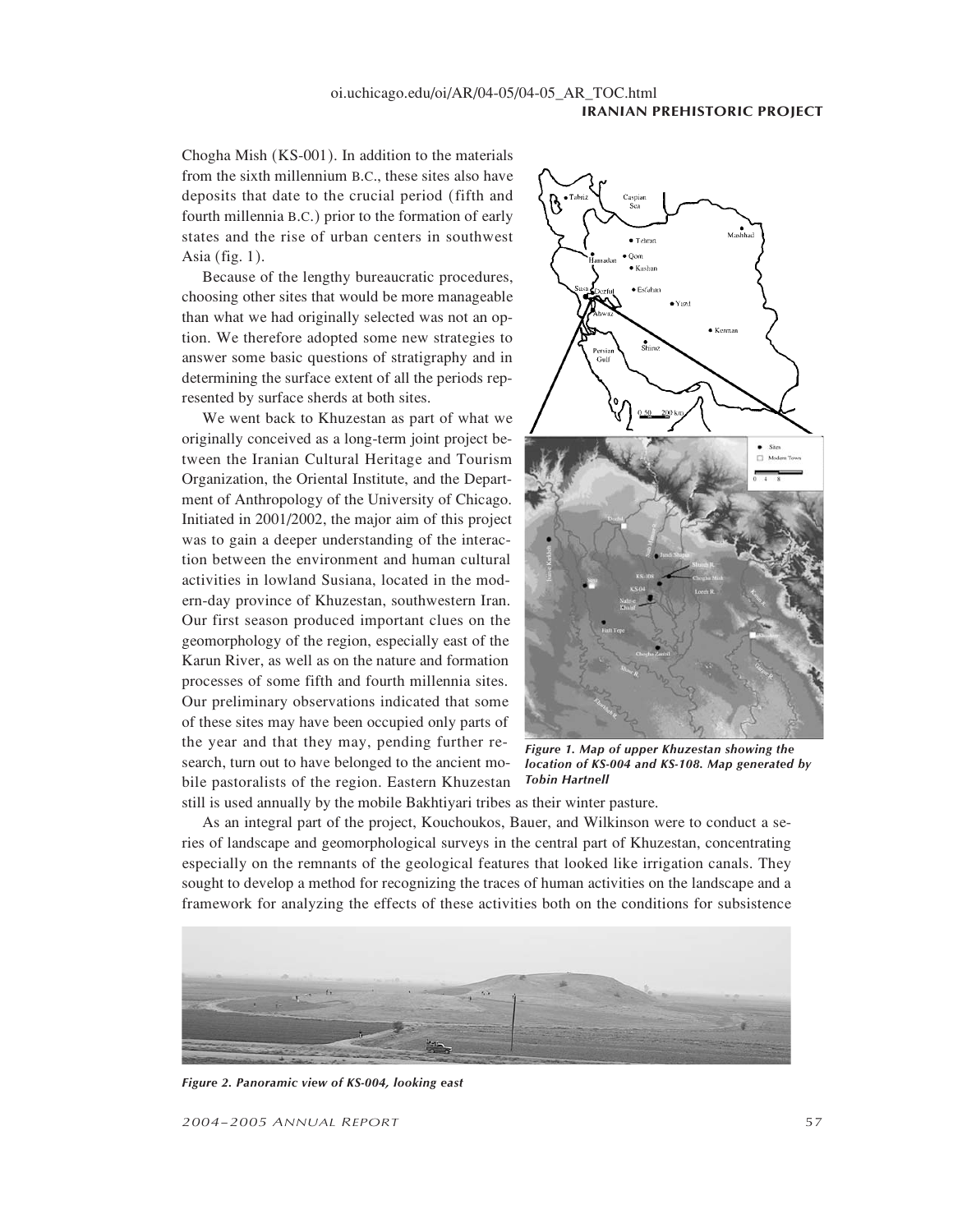### **RESEARCH**



*Figure 3. Left: Ojirub Dam; right: Khalaf irrigation canal, west of KS-004*

economy in the region and on the formation and preservation of the archaeological record. In addition, Royal Ghazal of the University of Chicago's Department of Anthropology had designed a project to test the validity of Gregory Johnson's hypothesis concerning the spatial organization and distribution of the fourth millennium B.C. pottery. Our work at KS-108 had been designed to determine the temporal distribution of that pottery. Nevertheless, the derailment of our original plans was to some extent compensated by the serendipitous discoveries we made at both sites. Here we relate the preliminary results of our latest archaeological investigations in lowland Susiana.

## **KS-004**

KS-004 (263493 E, 3561107 N; fig. 2) with a total area of about 7.00 ha is located near the Ojirub River, a branch of the Dez, where some thirty years ago archaeologist Henry Wright observed what seems to be an ancient (fourth millennium B.C.) irrigation canal. There are two canals on the western side of KS-004, one (the closer) is a 4 m wide, 2 m deep drainage canal (Fig. 3); the other, much wider (8 m) and deeper (5 m), is the irrigation canal that brings water



*Figure 4. Remnants of the Susa platform; the cemetery was found in the foreground*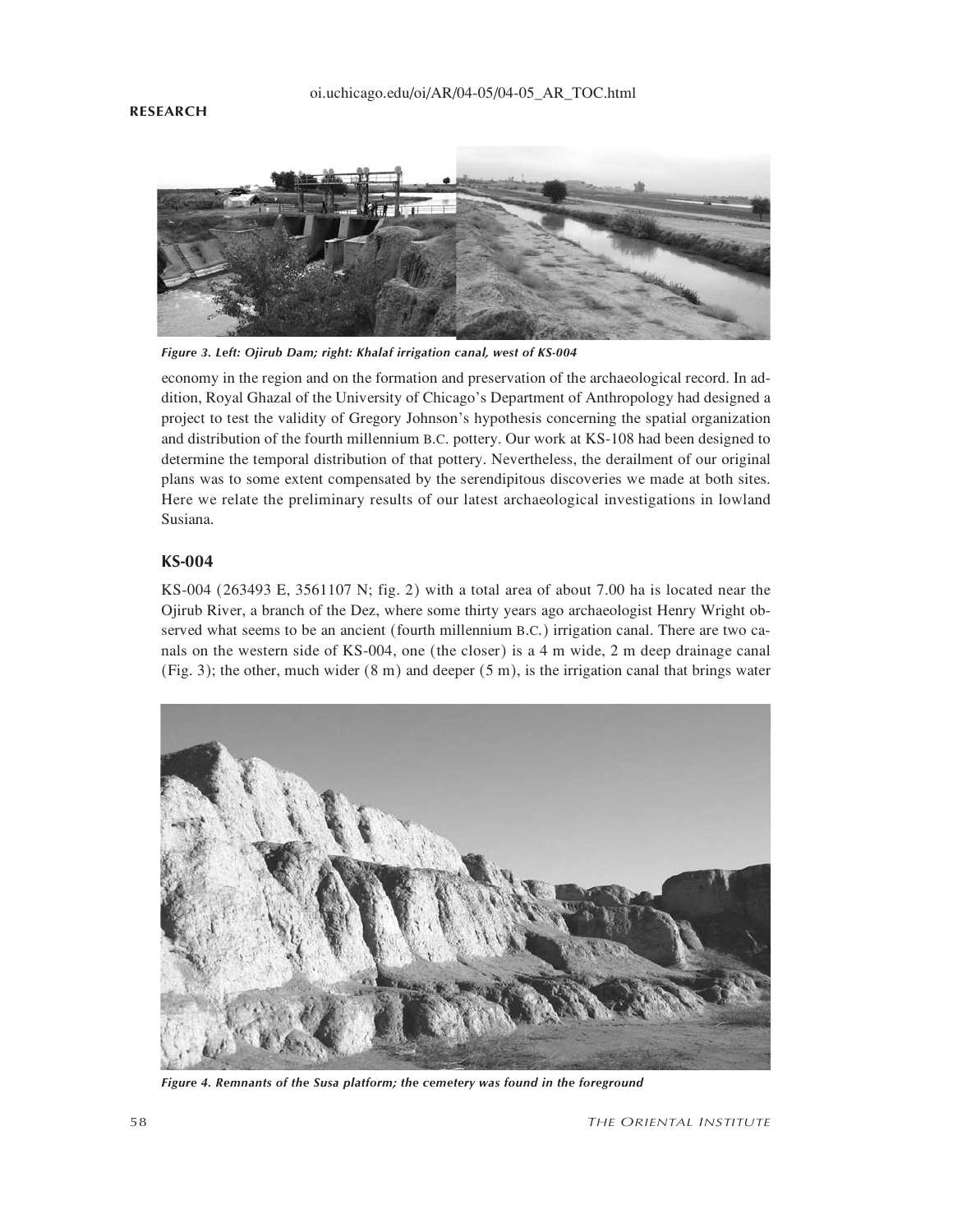

*Figure 5. (left) South section of Square R15 N (KS-004) showing individual bricks. (right) Top view of the same square showing the mudbricks at lower level*

from the Ojirub River, some 900 m west of the site, and is known locally as *Nahr Khalaf* (Khalaf Stream). The irrigation canal is fed by the waters behind a dam just next to the head of the canal (for a full description and history of this canal, see *News & Notes* no. 187).

The combined archaeological and geomorphological evidence from our last season established various lines of evidence for a shifting, intermittent occupation of the eastern Khuzestan plains in the Late Susiana period (ca. 4800–4000 B.C.). Our observations thus supported existing hypotheses about the development of specialized mobile pastoralism during this era and could contribute to the understanding of its chronology and spatial organization. Our observations suggest that specialized pastoralism was not a localized development but one that was integral to the development of hierarchical polities across western Iran through such mechanisms as the production of valuable textiles or the presence of a catalyzing military threat.

A number of systematic archaeological surface surveys in Khuzestan indicate that from the beginning of settled life, unlike in southern Mesopotamia, a single site dominated the landscape in the region. Prior to the fifth millennium B.C., Chogha Mish, with about 17 ha of occupation area, was the largest population center. Oriental Institute archaeological investigations at the site from 1969 to 1979 also showed increasing social and economic complexity until it was tempo-

rarily abandoned sometime in the early fifth millennium B.C., perhaps ca. 4800 B.C. Data obtained in several surface surveys had indicated that for several hundred years no single site seems to have been a particular regional center; however, our 2004/2005 investigations indicated that KS-004 was indeed the largest settlement (6 ha) during this "transitional" phase, which we have attributed to the increasing



*Figure 6. Students huddling in Squares R–S 15 during a storm*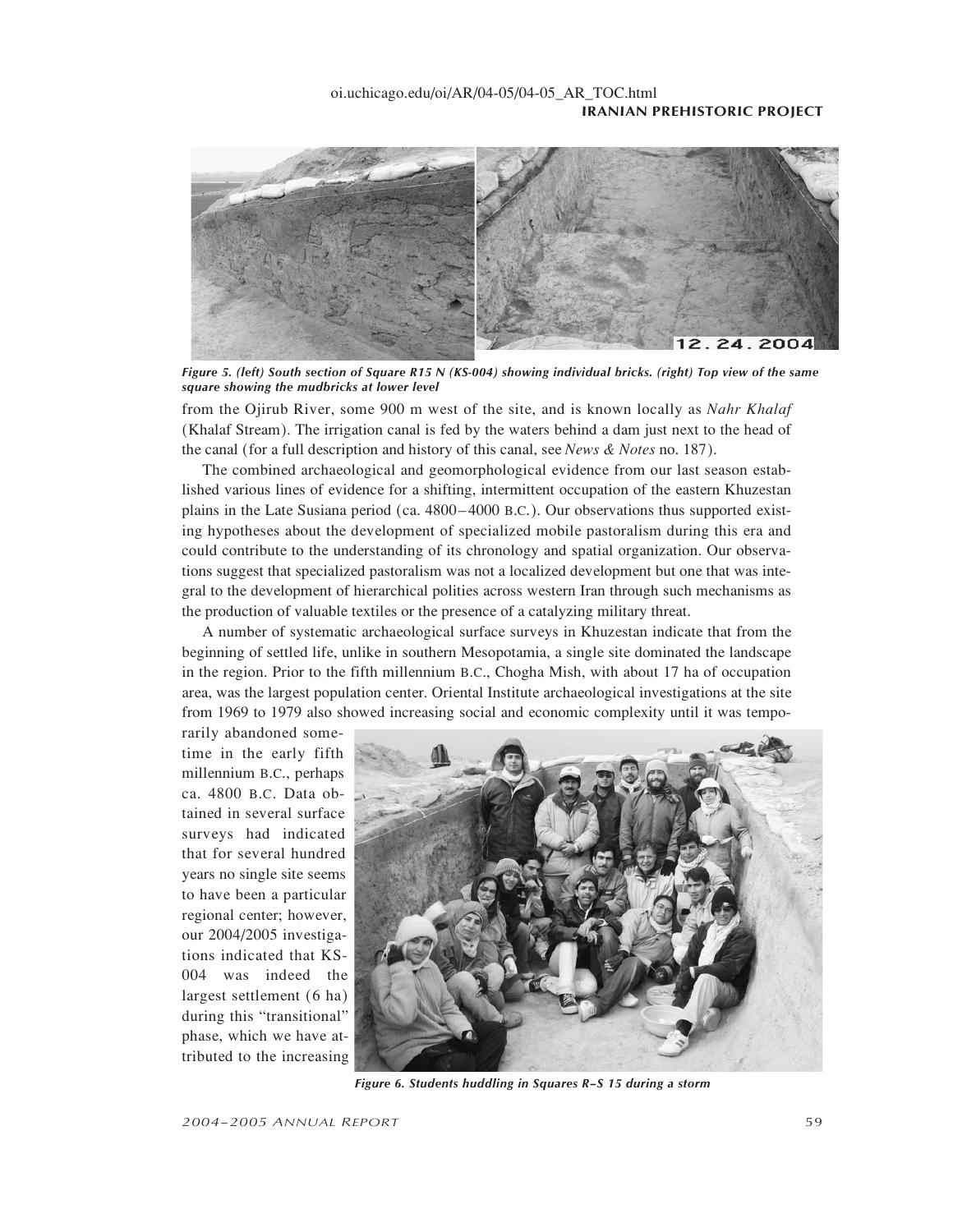

*Figure 7. Contour map of KS-004 showing various areas of excavation*

activities of the ancient highland mobile pastoralist groups in lowland Susiana.

Around 4400 B.C., Susa, located next to the Shaur River on the opposite side of the plain, was probably established as several closely spaced hamlets that later joined to form a single population center (about 10 to 12 ha). Based on the same surveys, it is reported that during the Susa 1 or Late Susiana 2 phase (ca. 4400 B.C.) Susa was more than four times larger than some forty contemporary sites recorded in the region. Soon

after Susa became a regional center, some violent event led to the construction of a massive *Figure 8 (to right). Sample pottery from KS-004: (A–E) Early Susiana, (F–J) Middle Susiana, (K–M, P) Late Susiana 1, (O–Q) Late Susiana 2, and (R– T) Terminal Susa/Early Uruk. Scale 1:4*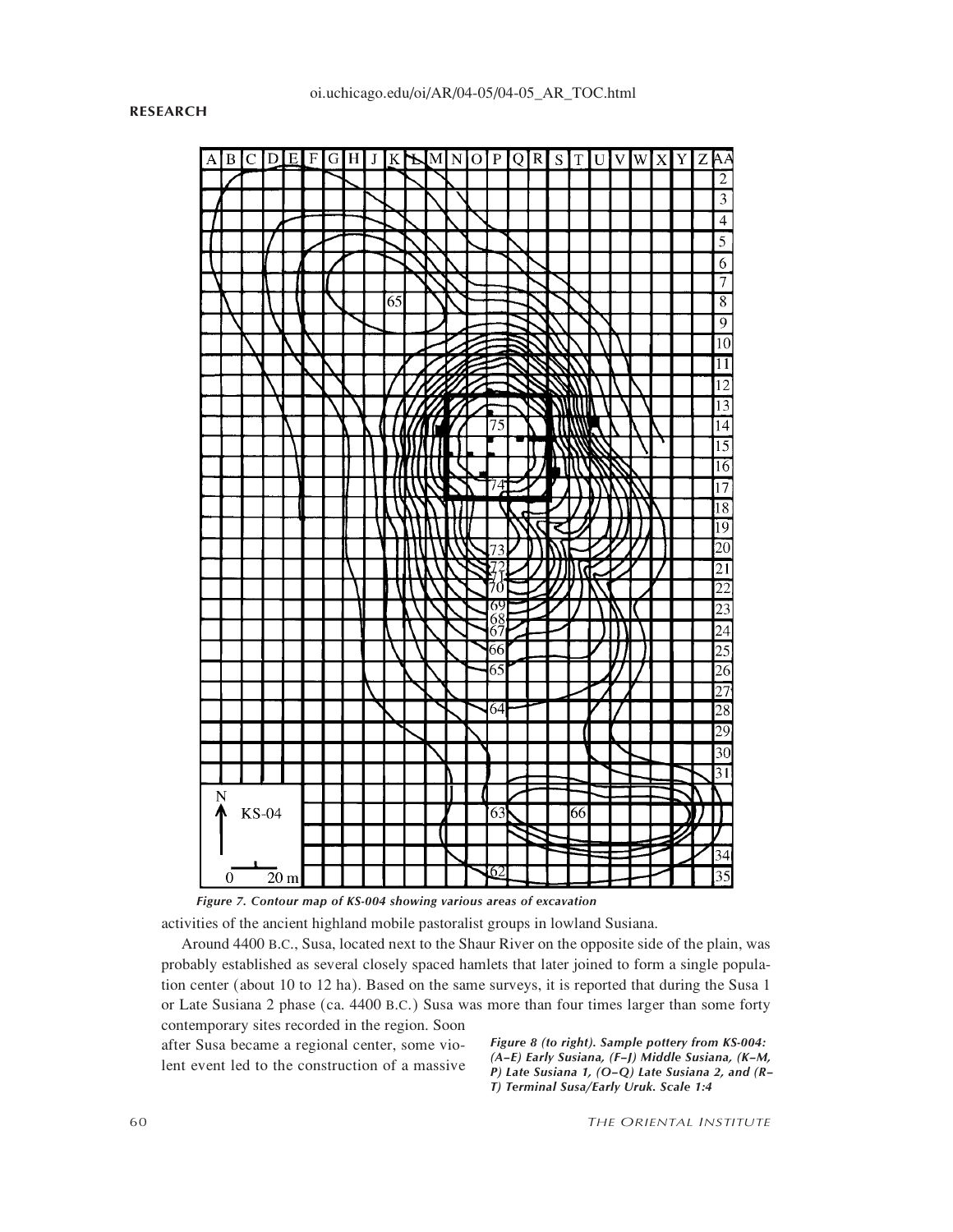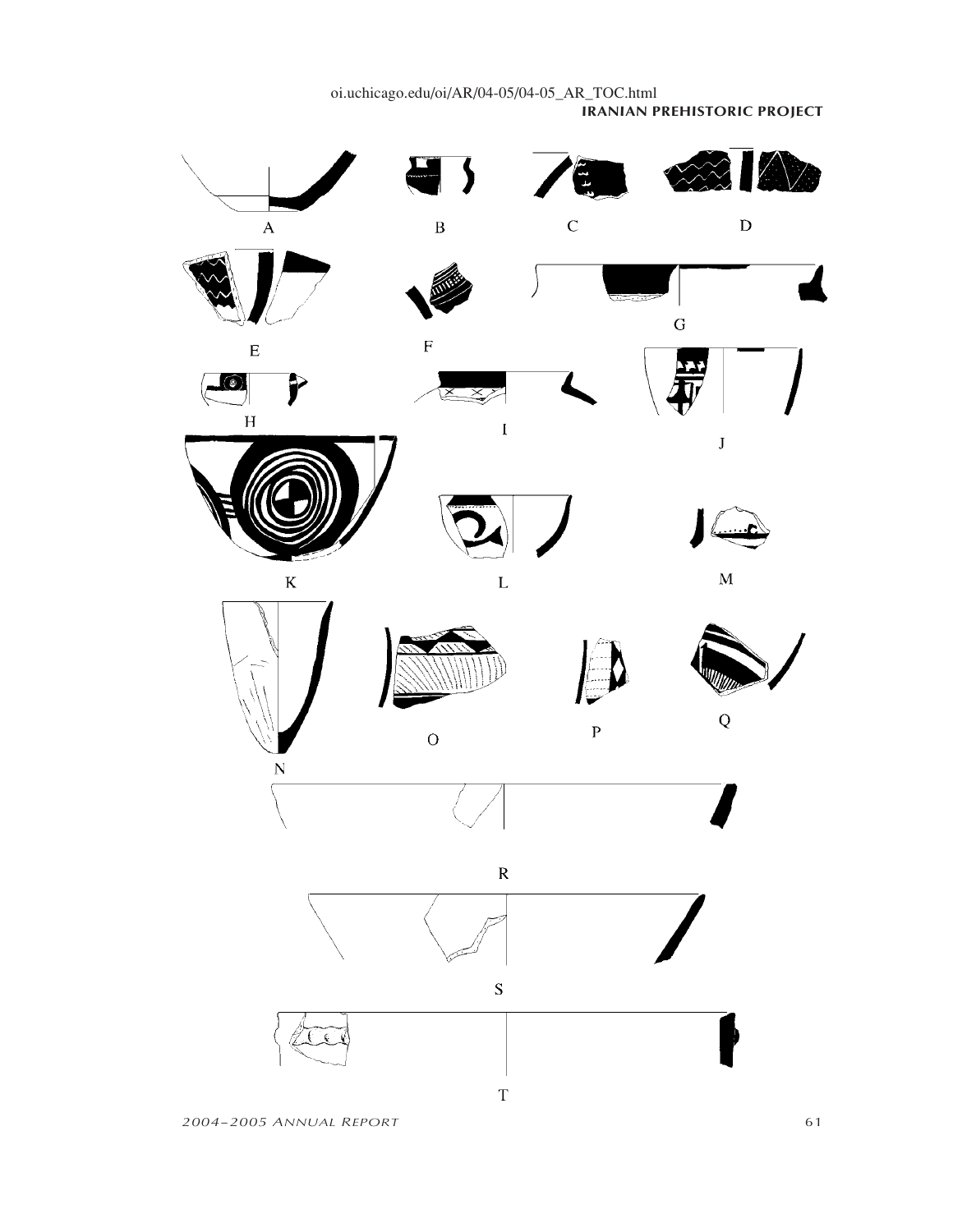#### oi.uchicago.edu/oi/AR/04-05/04-05\_AR\_TOC.html

#### **RESEARCH**



*Figure 9. Objects from KS-004. (A) Clay sickle (Terminal Susa/Early Uruk), (B) animal figurine (Middle Susiana), (C) spindle whorl (Early Susiana), (D) spindle whorl (fourth millennium B.C.), and (E) baked decorative plaque (late fifth–early fourth millennium B.C.)*

cemetery at the foot of Susa's large mudbrick platform, containing approximately 2,000 burials (fig. 4).

We know very little about this cemetery, as it was excavated in the days when archaeology had not yet become scientific in its procedures. As a result, interpretations of what caused this catastrophic event range from nomadic invasion from the highlands, communicable diseases caused by starvation, peasant revolts, and so on. Except for the idea of a peasant revolt, no other internal or intra-regional factor (such as a rival center) has been offered to explain this event because no site large enough to be considered a potential rival for Susa had been recorded in the archaeological surveys.

Our investigations at KS-004 provide clues that can be used to develop an alternative, though by no means exclusive, interpretation of the fate of Susa during the Late Susiana 2 phase. Needless to say much of our assertion here on the nature of KS-004 will have to be supported by extensive excavation the site. Until then, our conclusions will remain, of course, hypothetical. Our intensive systematic block survey indicated that during the Late Susiana 1 and Late Susiana 2 phases about 5.0–4.5 ha of the mound had been occupied. The site had never been excavated before and therefore we decided to excavate a number of small trenches to test the validity of surface distribution of pottery (figs. 8–9).

After laying down a  $10 \times 10$  m grid on the entire site, we began collecting everything we saw in each grid. We then carefully dated each grid based on the presence/absence of diagnostic pottery and other objects found in that particular grid. The data were then transferred on the general contour maps, which became our basis for selecting our excavation areas. At both KS-108 and KS-004 we chose the steepest parts of the mounds for our stratigraphic cuts. Again, based on our distribution maps, we also selected several areas to expose the remains of the Late Susiana and Protoliterate (ca. 3400 B.C.) periods on both mounds.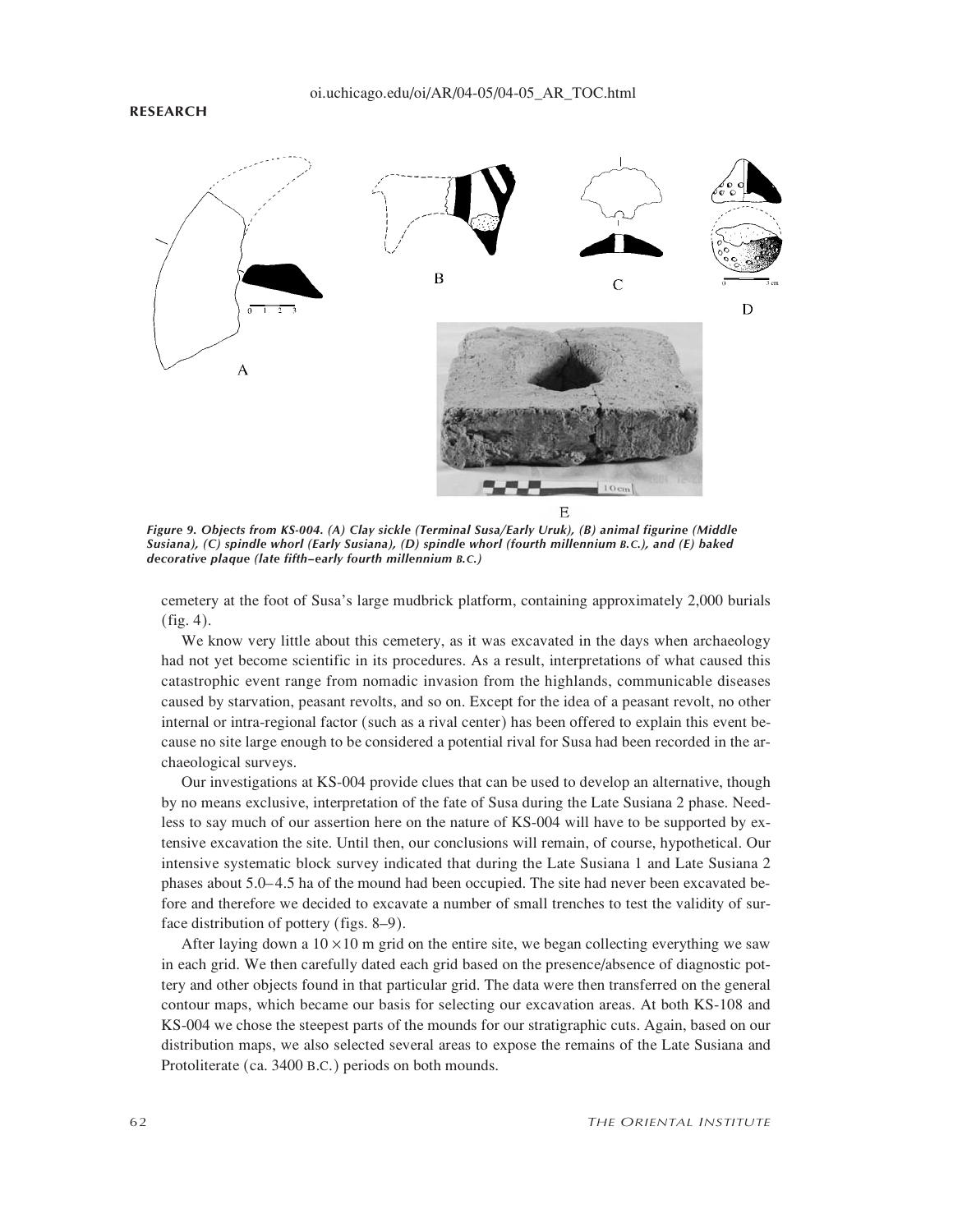From the beginning, our stratigraphic trench at KS-004 (Squares R–S 15) revealed a thick layer of a mudbrick structure (figs. 5–6); the bricks measured  $44/42 \times 22/20 \times 10/8$  cm. The bricks continued downward to the first step, 1.5 m below the summit of the mound. We encountered the same structure in our second step, at which point we realized the structure cannot be a wall but must have been a mudbrick platform. All the pottery found in the bricks and in the rubble filling the gaps between bricks dated to the Late Susiana 1–2 phases. It was clear to us then that this structure must date to the Late Susiana 2 phase, contemporary with Susa 1.

To ascertain our initial assumption, we opened a number of  $1 \times 2$  m exploratory trenches on the summit, the western and eastern slopes of KS-004 (fig. 7). Most of these trenches contained mudbricks and mudbrick detritus into which Islamic graves had been dug down to a depth of 1.0–1.5 m. In most of our trenches we reached the remnant of the mudbrick platform we had encountered in our stratigraphic trench. Based on our observation, the preserved topmost platform had an area of at least some  $50 \times 50$  m (shown with thick lines on the map). Our limited horizontal exposures did not reveal any buildings that once stood on this platform, however surface remnants of burnt building materials, especially on the western slope of the mound, indicated that this platform may have accommodated some solid architecture.

As we continued our stratigraphic trench downward, we realized that the topmost mudbrick platform was built directly over another one with a 5–10 cm interface that consisted of a wash of mudbrick detritus and some shallow refuse pits with small rocks and sherds of the Late Susiana 2 phase. This piece of evidence left no doubt as to the date of this platform. The second platform continued down to the Late Middle Susiana (ca. 5000 B.C.) deposit. The lack of time and weather conditions did not allow us to penetrate below these levels; nor could we continue the work in the small probe trenches below the first layer of the mudbricks of the first phase of the platform. No Late Susiana 2 sherds were found associated with the lower platform, only sherds of Late Middle Susiana and Late Susiana 1. Since archaeological contexts are dated by the latest materials, the second, lower platform must be dated to the Late Susiana 1 phase.

Our investigations at KS-004 indicated that the site with its monumental mudbrick platform would be a good candidate for the Chogha Mish diasporas after Chogha Mish was abandoned. KS-004 was initially occupied in the Early Susiana period (ca. 5800 B.C.). The site is only less than 9 km southwest of Chogha Mish and was probably one of its satellites during Chogha Mish's heyday. Small mudbrick platforms are not rare during the Late Susiana 1 phase. Some sites such as Qabr-e Sheykhein, southeast of Chogha Mish, are reported to have been furnished with this architectural element on which stood a large house, presumably of chiefly character and analogous to the residents of the highland tribal chiefs in southwestern Iran. Some scholars argue that from the beginning Susa was the preeminent site in Khuzestan. For this reason I had considered Susa as the site to which the Chogha Mish population retreated/fled after its demise. But this idea does not seem to be tenable because we have several centuries to account for between the time Susa was founded (ca. 4400 B.C.) and the time Chogha Mish was abandoned (ca.

4800 B.C.). With KS-004, the temporal problem may be addressed, although at present we have absolutely no concrete evidence to claim that the earlier monumental mudbrick platform at KS-004 was built by people from Chogha Mish. Nevertheless, KS-004 makes a much better alternative than Susa. The fact remains,



*Figure 10. Panoramic view of KS-108, looking north*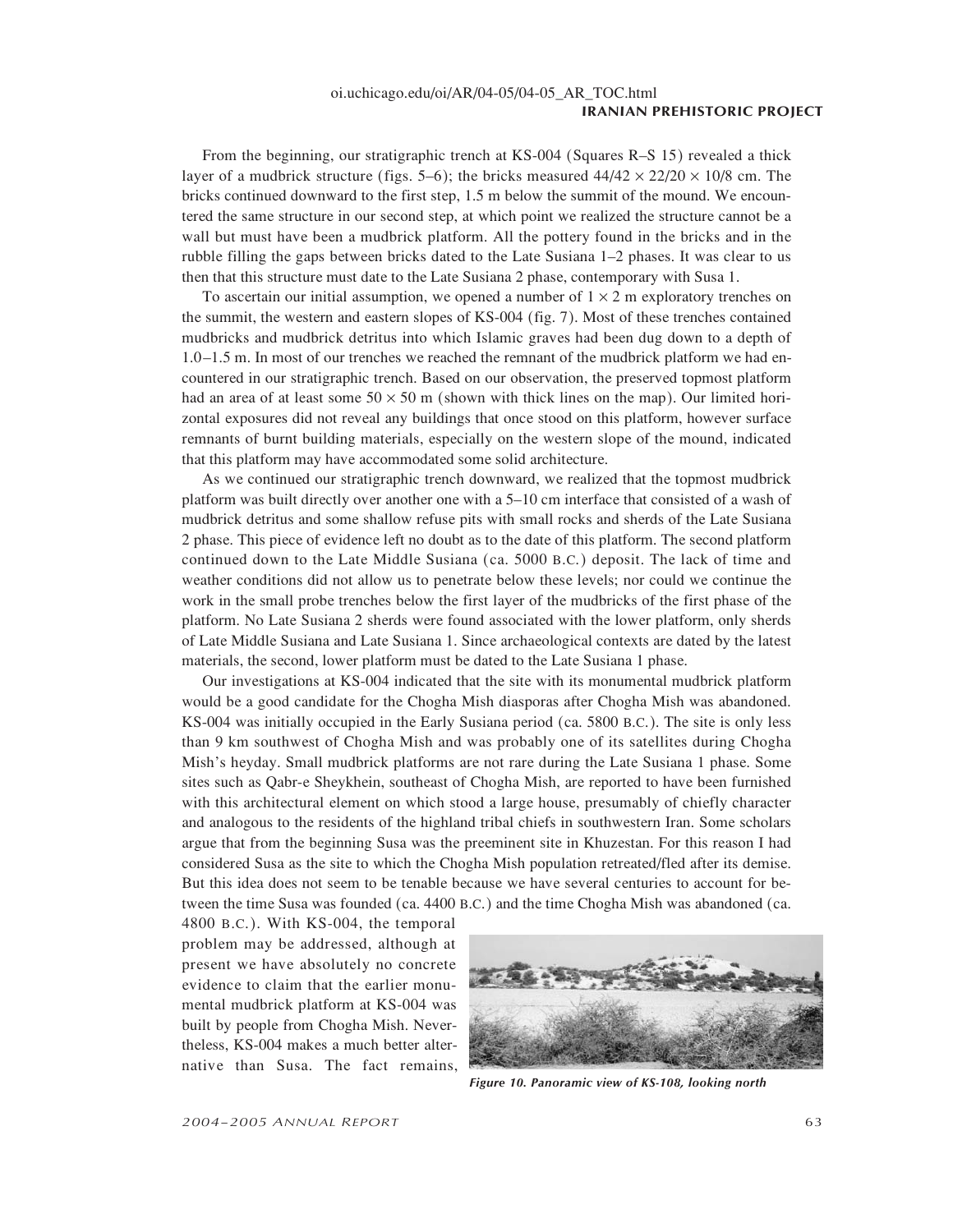### **RESEARCH**



*Figure 11. Contour map of KS-108 showing various areas of excavation*

however, that the processes of social and economic complexity that started at Chogha Mish did not stop when the site was abandoned.

The presence at KS-004 of a Late Susiana 1 monumental platform, which presumably supported some formal structures or elite residences, suggests that the center of power in the fifth millennium B.C. shifted to a site away from the volatile area of Chogha Mish and that KS-004 continued to prosper until Susa was founded some 30 km away on the opposite side of the plain. If this is the case, then in the second half of the fifth millennium B.C., we have two regional centers in central Susiana that vied for supremacy. Whatever the details of this struggle, the settlement at Susa became paramount, a status it maintained for millennia.

As mentioned above, our small  $1 \times 2$  m trenches did not provide enough horizontal exposure to see the remnants of buildings that once stood on the first platform. We therefore opened a larger ( $5 \times 5$  m) trench (Square M14) on the western slope of the mound where we found sur-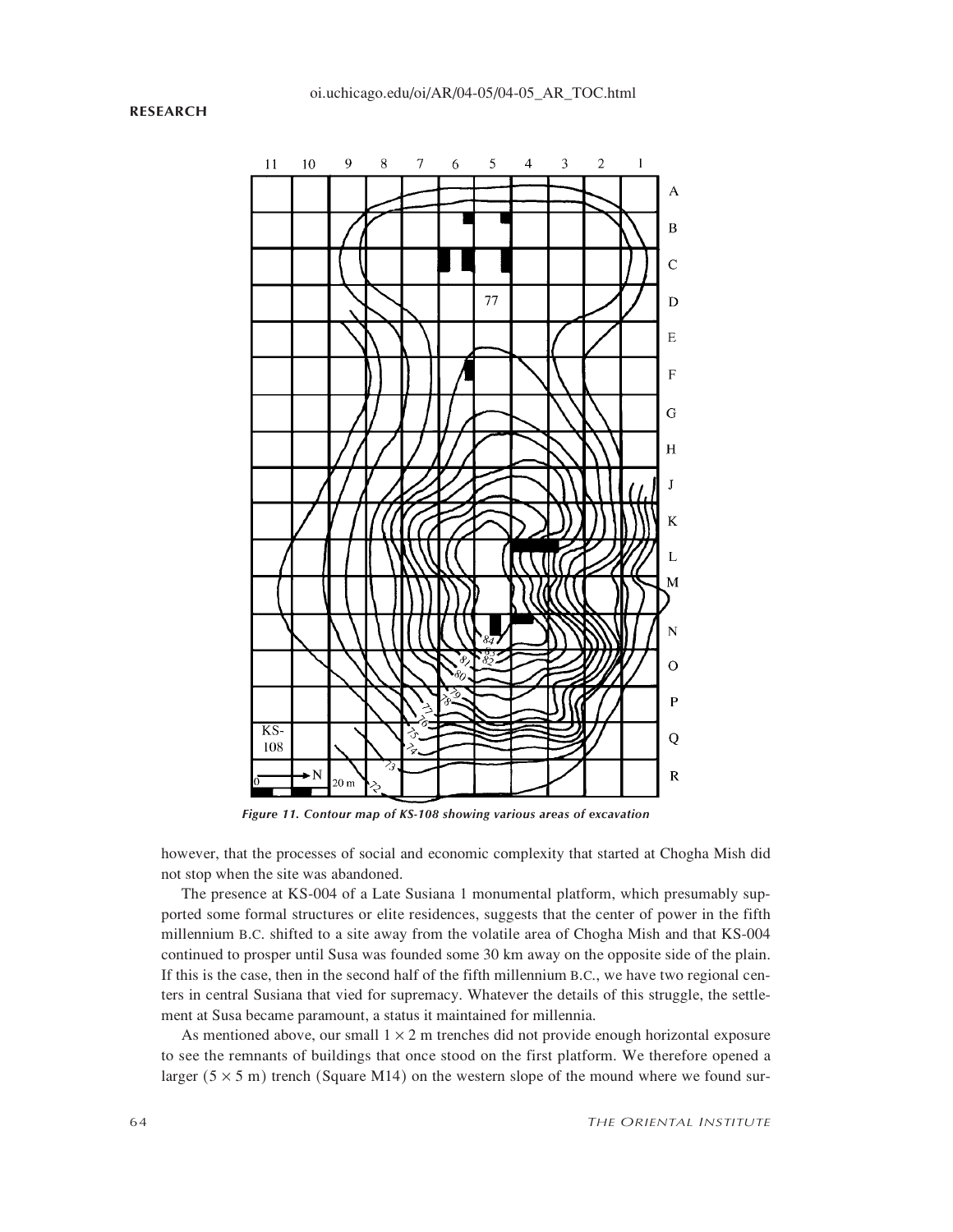

*Figure 12. Sample pottery from KS-108: (A–D) Middle Susiana, (E–F) Late Susiana 1, (G–I) Late Susiana 2, (J–N) Protoliterate. Scale 1:4*

*2004–2005 ANNUAL REPORT* 65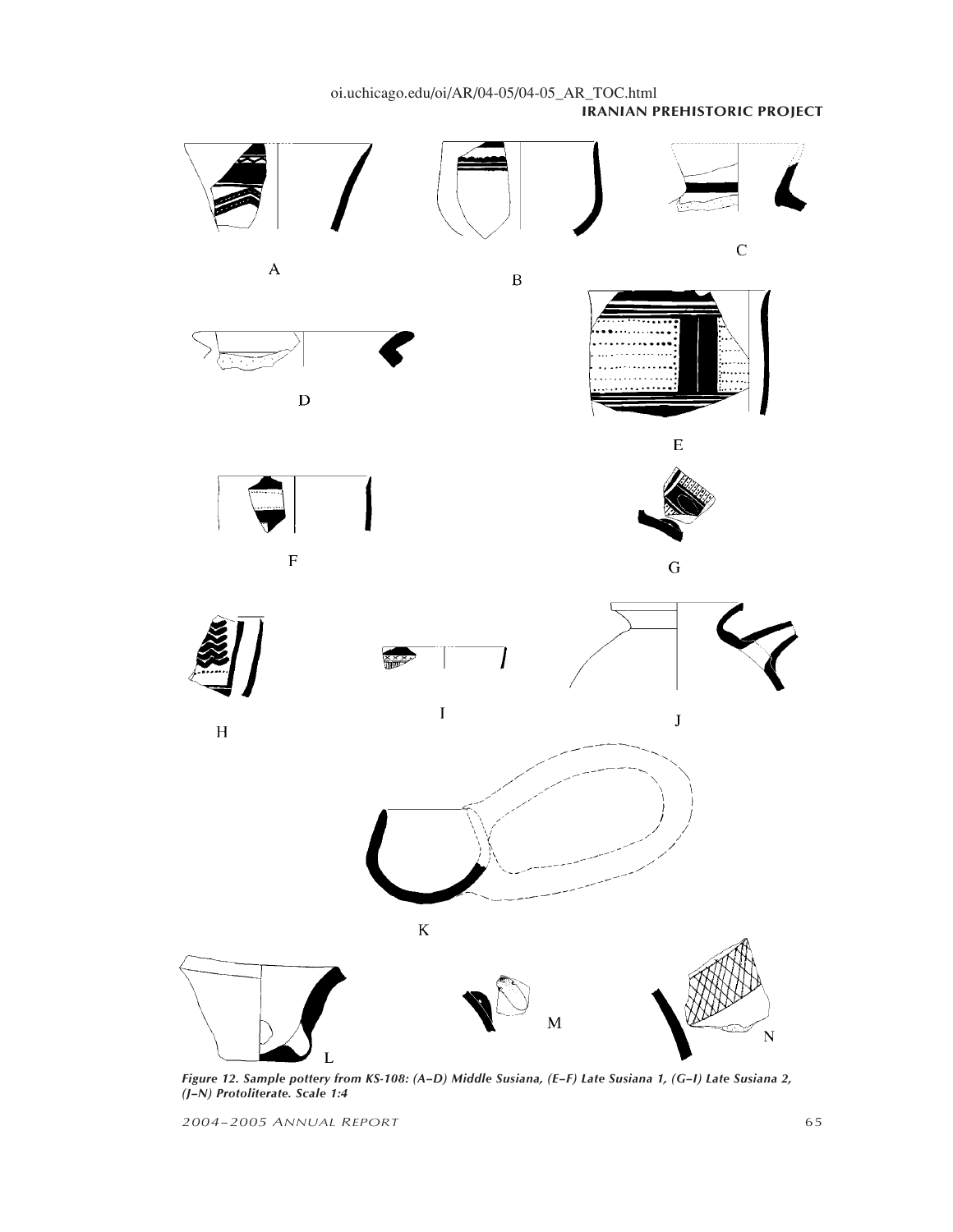

face remains of burnt bricks, ash, and roofing material that still bore reed and timber impressions. In this area nothing was found later than Late Susiana 2 phase. We opened this larger trench in the hope to link the surface burnt material to the later phase of the platform. Again, bad weather and lack of time did not allow us to penetrate the underlying layers deep enough to physically link them to the platform. Here we found an extensive and deep (1 m) de-

posit of very soft grayish green ash mixed with potsherds, burnt bricks, and roofing materials. *Figure 13. M. Karami laying out Square C6 N on the western edge of KS-108*

It was this evidence together with the size of the site in this phase (about  $4.0 - 4.5$  ha) that allows us to offer an alternative to the regional structure of lowland Susiana in the period prior to the crystallization of state organizations and urban centers. We need carefully and critically to analyze our data and conduct more excavations at the site with questions specifically formulated to shed light on the nature of the site. But based on the raw data we have at our disposal, KS-004 seems to be a good candidate as Susa's regional competitor. If this turns out to be the case, perhaps the violence attested by the burning and destruction at both Susa and KS-004 are related to this competition and rivalry that eventually frustrated the growth of KS-004 in the succeeding periods.

That was our serendipitous discovery at KS-004. In addition, we also discovered not only Early Susiana occupation on KS-004, but remnants of a small Early Susiana settlement (numbered temporarily KS-004a) 300 m northwest of KS-004, none of which had been reported before. This latter discovery was made when a few students and I were investigating the banks of Khalaf canal.

## **KS-108**

In KS-108 (266502 E, 3565471 N) we planned to excavate several  $3 \times 6$  m trenches on the rather flat lower mound which had abundant Protoliterate pot sherds (figs. 10 –11). Our research had been designed to find stratified evidence for the very poorly understood early phases of the Protoliterate period, known as Early and Middle Uruk phases (ca. 3800–3500 B.C.). In addition, we planned to have enough horizontal exposure to reveal the functional nature of the site during the Protoliterate phase. From the pieces of pottery wasters, baked bricks, and small decorative clay cones, we expected to find a rural administrative center that might have been a satellite of the much larger Chogha Mish, only 3 km to the northwest.

The results of our surface survey indicated that the site was occupied sometime during the Middle Susiana period and continued to be occupied until the end of the Late Susiana 2 phase. We did not find any surface or excavated pottery datable to the first half of the fourth millennium. Sherds of the Middle Elamite, Parthian, Sasanian, and Islamic periods were also found scattered around the mound, indicating limited occupation or more probably use of the site dur-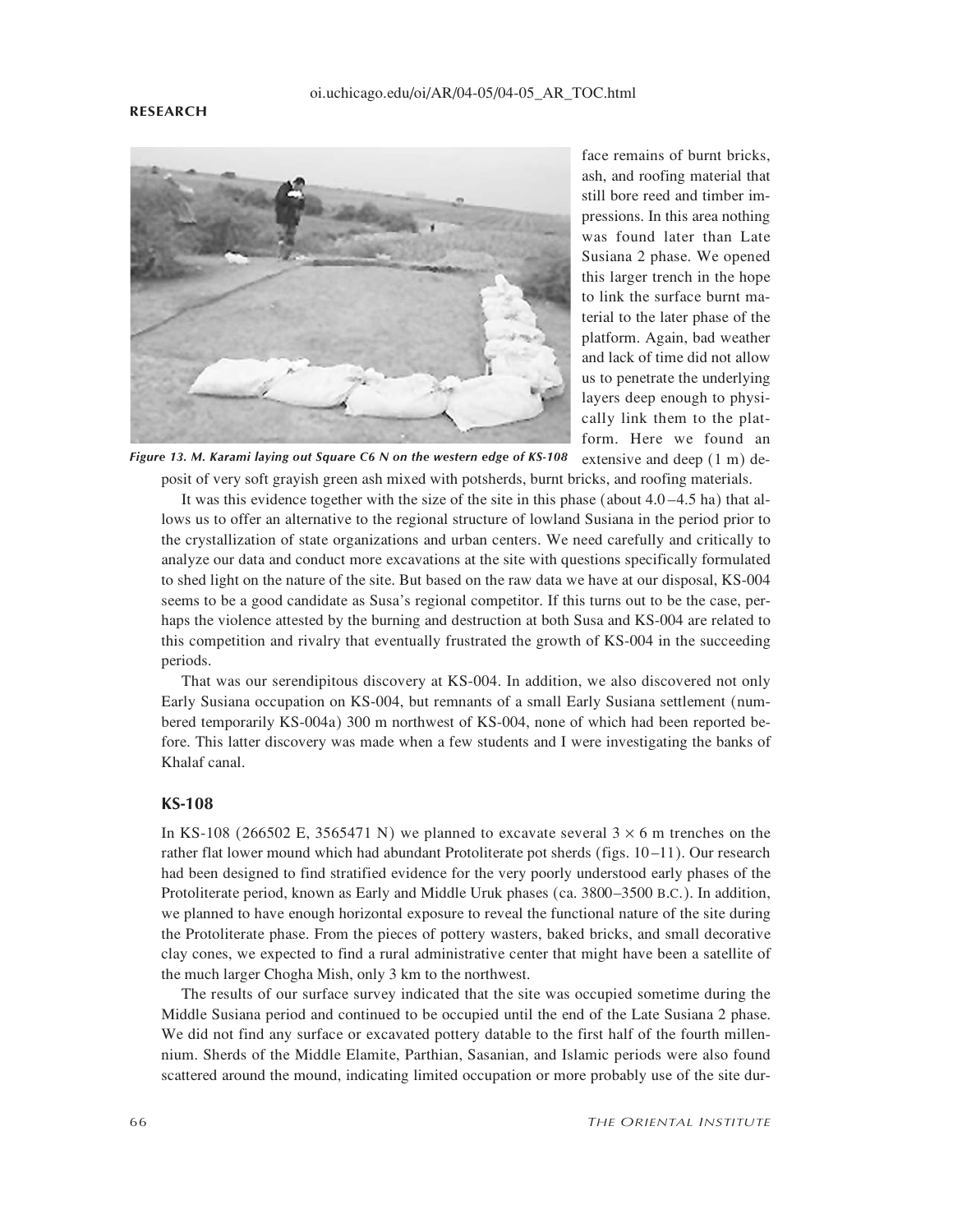ing these much later periods — none of our trenches revealed any archaeological levels that contained these late sherds (fig. 12).

In addition to the trenches on the terrace, we opened a stratigraphic trench, Square L4, on the northern slope of the mound to document the interface between the various phases known from the surface survey. We excavated this  $3 \times 12$  m stratigraphic trench down to the Late Middle Susiana deposits. Again, lack of time and bad weather prevented us from penetrating deeper levels. Nevertheless, the evidence from this stratigraphic trench was inconclusive and except for an erosion layer of mudbrick detritus of the Late Susiana 2 phase that separated it from the later Protoliterate deposit, this part of the mound was so much disturbed by tree roots, animal holes, and pits that it was very difficult to find a clear line of demarcation between the various phases. We do know at this stage that the mound, at least where our stratigraphic trench was located, had very shallow deposits of Late Susiana 2 phase, indicating that the occupation in this phase was short and ephemeral. Our trench also indicated that after a hiatus of perhaps several hundred years, this sector of the settlement was reoccupied during the Protoliterate period.

Though the evidence from Square L4 suggested that the site may not contain materials from the first half of the fourth millennium B.C., we hoped that this would be a localized gap and that the terrace that was littered with Protoliterate pottery may still contain earlier phases of this period since Gregory Johnson had reported the presence of sherds of the Terminal Susa, "Early Uruk," and "Middle Uruk" phases at the site.

We opened three  $3 \times 6$  m trenches in the center and western edge of the terrace (fig. 13). Strangely, two of the trenches (Squares C6 N and C6 S) contained only a compact layer of soil with some Protoliterate sherds and reached what we considered a sterile soil at a depth of 80 cm below the surface. To make sure, we excavated a  $1 \times 1$  m area on the corner of these two trenches for another meter. The whole deposit consisted of sterile soil with absolutely no archaeological materials. This was a puzzling situation since the area of our trenches is about 4 m



*Figure 14. 2004/5 Joint Expedition members in front of the Haft Tappeh Research Center. Sitting front row, from left: K. Borhani, J. Mohammadi, S. Alkasir, Y. Zalaqi, M. Karami, I. Habibi, N. Mirmontazeri, M. Avazeh, N. Rava, M. Fallah, M. Qaedan; second row: A. Zalaqi, T. Hartnell, S. Ebrahimi, A. Talebian, A. Jamshidi, S. Akhtar, M. Zare, M. Molaii, M. Zarinkuh, M. Khalili, K. Aqaii, S. Beigi; standing: A. Ahrar, E. Karimi, M. Vahidi, S. Banna, M. Heidari, R. Valizadeh, S. Qorbani, L. Niakan, M. Lajmiri, H. Ashjai, M. Talebian, A. Alizadeh, S. Hamzavi, A. Mahfroozi, S. Ka'bi, M. Zare, B. Eshqi, O. Hootan, M. Omidfar, Y. Razmahang, M. R. Rokni, E. Bordbar, and K. Chenani*

*2004–2005 ANNUAL REPORT* 67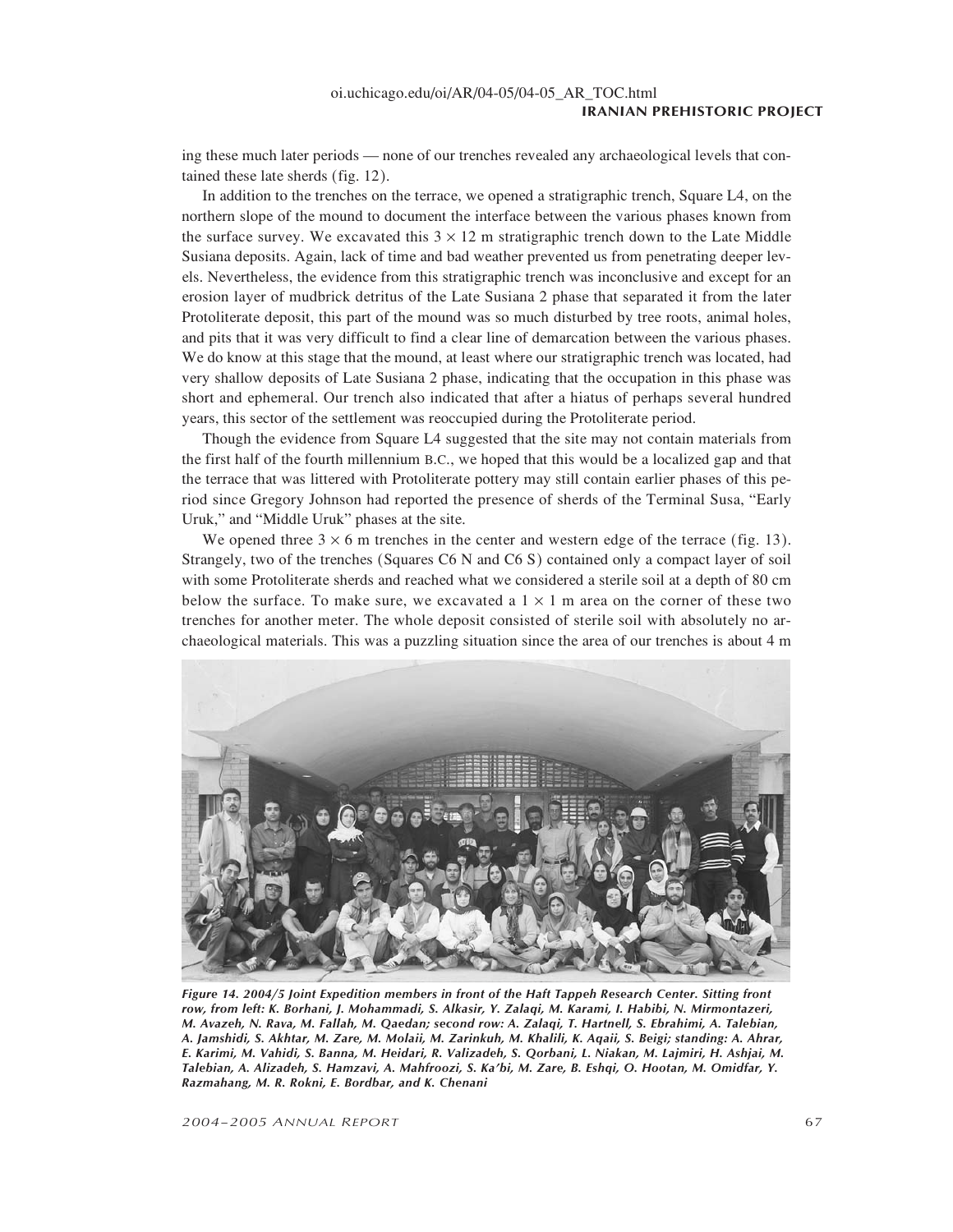### **RESEARCH**

above the plain level. We opened another trench (Squares F6) on the very edge of the western sector of the mound so that we have both horizontal and vertical exposure. The same situation was encountered in this trench as well. Here, after a thin layer of disturbed top soil, we encountered a sterile compact clay deposit.

Square C6 N, however, contained archaeological materials just below the surface. Here we found wall fragments, living surfaces, and a mudbrick bin, but all were found in a very bad state of preservation. Square C6 N was just next to the one that did not produce any archaeological layers. Even in C6 N, below the level of the fragmentary surface, archaeological materials ceased to exist. To make sure, we also excavated a  $1 \times 1$  m area for another meter but found no archaeological materials and the soil was completely sterile. All the pottery from these operations dated to the second half of the fourth millennium B.C. and we were much disappointed that we did not find any earlier fourth millennium material as reported by Johnson.

As we were discussing our puzzlement over this very odd situation, the workers from the nearby village of Beladieh told us that it was only recently that they stopped using the terrace as a farm and that this portion of the site, which is flat, was heavily plowed for some fifty years. While this explained the destruction of the upper part of the site, it did not account for the fact that virgin soil was reached 3–4 m above the surrounding plain.

Clearly we could have benefited from geomorphological investigations. Our own crude observations indicated that in the region of KS-108 the entire plain west of the Shureh River sharply drops 1 to 2 m below its eastern bank. Tectonic movement is a logical possibility to explain why this part of the plain is so obviously lower. It is also possible that this assumed tectonic movement had something to do with the genesis of the Shureh River. The Shureh is actually a spring river that originates some 10 km north of the site from the seepage of the Siah Mansur and Loreh Rivers on the eastern part of Khuzestan.

The unusually high level of the sterile soil at KS-108 may also be due to the presence of a natural rise on which people had settled. Such natural hills are excellent sites for settlements located near a river and thus in danger of seasonal floods. This hypothesis can be tested by digging a number of probes in various parts of the mound.

Having been disappointed by our trenches on the terrace, we decided to move to the summit of the mound where we had collected Protoliterate pottery on the surface, hoping that here archaeological layers associated with the pottery can be found. We opened two  $3 \times 6$  m trenches here (Squares N5 and N5/N6). After removing about 20 cm of top soil we discovered a number of graves, some superimposed, that covered the whole area of the operation. Even though the skeleton in one grave had a necklace of semi-precious stones, all the skeletons were oriented east-west facing southwest (towards Mecca), a sure sign that they all belonged to the Islamic period. Our local workers told us that the graves belonged to the Bakhtiyari mobile pastoralist tribesmen. We could not simply remove the bones and reach lower levels. Graves are difficult and time-consuming to excavate. Therefore, after we completely excavated the ones we had encountered and collected the bones and reburied them, we quit this area. Bones jutting out of robber pits on the high mound also discouraged us to move to another spot since we realized that the entire high mound must have been used as a cemetery.

There is much to be done at both sites. In fact, we consider our 2004/2005 season as preparation for a larger operation, which we are just beginning to understand how to proceed. Nevertheless, the resumption of our work at these important sites requires the type of long-term plan and commitment that cannot be established at this time given all the problems I mentioned in the beginning of this report. Since 2003, Director Gil Stein has traveled twice to Iran to negotiate a long-term agreement and to keep in close cooperation with our Iranian colleagues through the